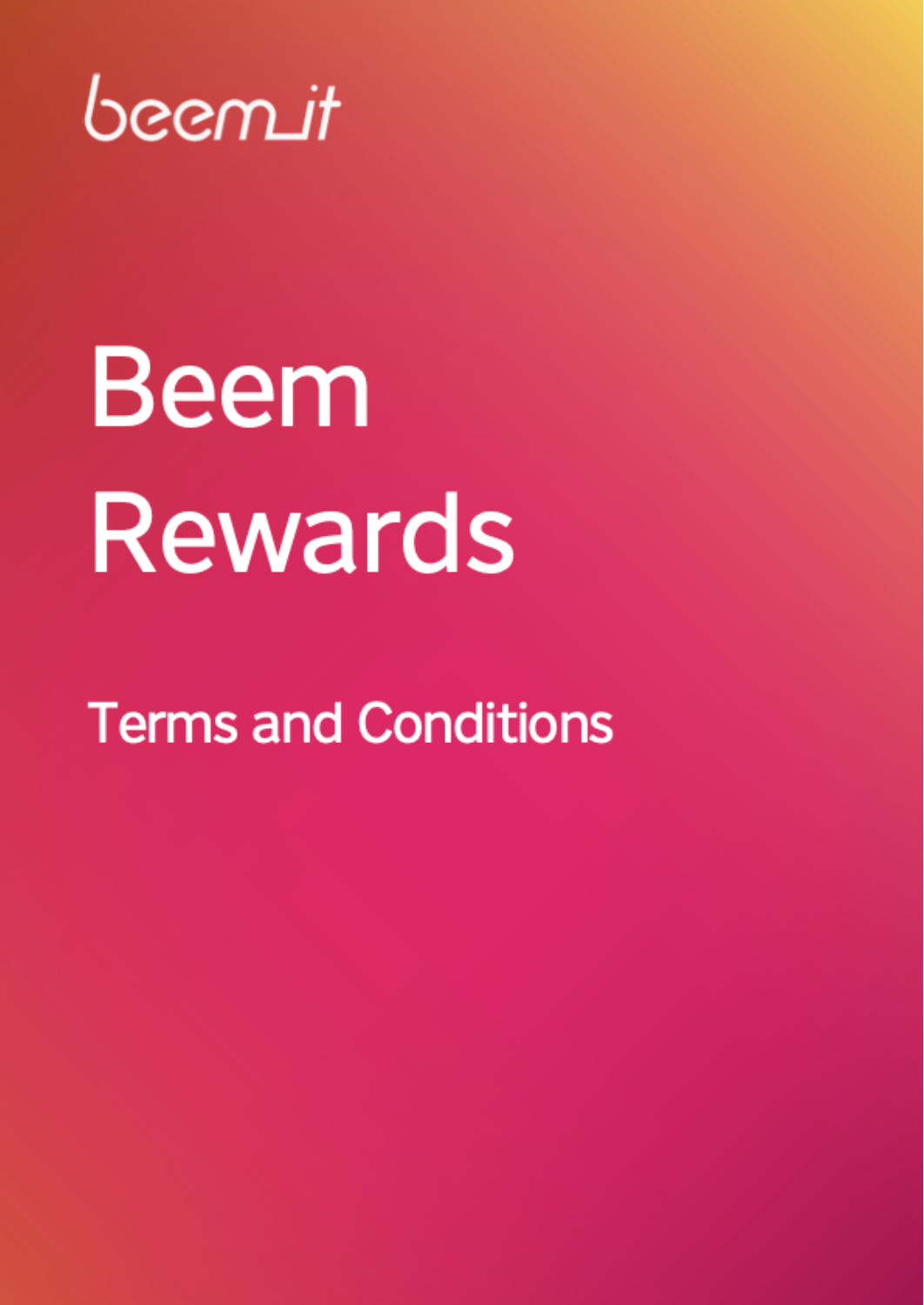## **1. Agreement**

- a. These Beem Rewards Terms and Conditions ("Beem Rewards Terms and Conditions") are a legal agreement between you ("you," or "your") and **Digital Wallet Pty Ltd** (ABN 93 624 272 475) (Australian Financial Services Licence Number 515270) ("Digital Wallet", "we", "us" or "our") and govern your use of Beembucks.
- b. The following terms have the meanings ascribed to them in these Beem Rewards Terms and Conditions. Terms defined in the Digital Wallet Product Disclosure Statement for the Beem It app have the same meaning when used in these Beem Rewards Terms and Conditions.
- c. "Beem Rewards" means the notional credits that Digital Wallet notifies you in its absolute discretion as accumulated from eligible purchases with participating merchants using eligible cards according to these Beem Rewards Terms and Conditions.
- d. "Beembucks" means the value notified by Digital Wallet in its absolute discretion as available to you for redemption, from your then balance of Beem Rewards, within a specified period with participating merchants according to these Beem Rewards Terms and Conditions.
- e. "Eligible cards" are Visa or Mastercard Payment Cards issued by an Australian financial institution to a customer who is resident in Australia, excluding prepaid cards, corporate cards, gift cards, store cards which can only be used at their respective retailers' stores, government-administered prepaid cards (including Medicare and healthcare cards) and cards that are not processed through the Visa payment system or the Mastercard payment system or eftpos payment system in Australia.
- f. "Eligible purchases" are any purchases determined by Digital Wallet in its sole discretion as eligible, using an eligible card from a participating merchant by:
	- i. clicking a link and going to a site then completing a purchase; or
	- ii. shopping at a store
- g. Eligible purchases excludes transactions where we are not able to confirm whether the payment method used is an eligible card, payments of existing balances, funds transfers to users who are not merchants], or transactions for which a refund, chargeback, cancellation, disputed transaction are raised.
- h. "Participating merchants" are published through the Beem It app from time to time. Merchants participating for Beem Rewards accrual may differ from merchants participating for Beembucks redemptions.
- i. Only Beem It registered users who select one or more of their registered Payment Cards for the purposes of Beem Rewards and who consent to the uses and disclosures of their personal information in the privacy collection statement when opting into Beem Rewards may register for Beembucks.
- j. These Beem Rewards Terms and Conditions operate in addition to the terms and conditions of the business (Merchant) from whom you purchase products and services to accumulate Beem Rewards. The merchant's terms and conditions are linked through the Beem It app.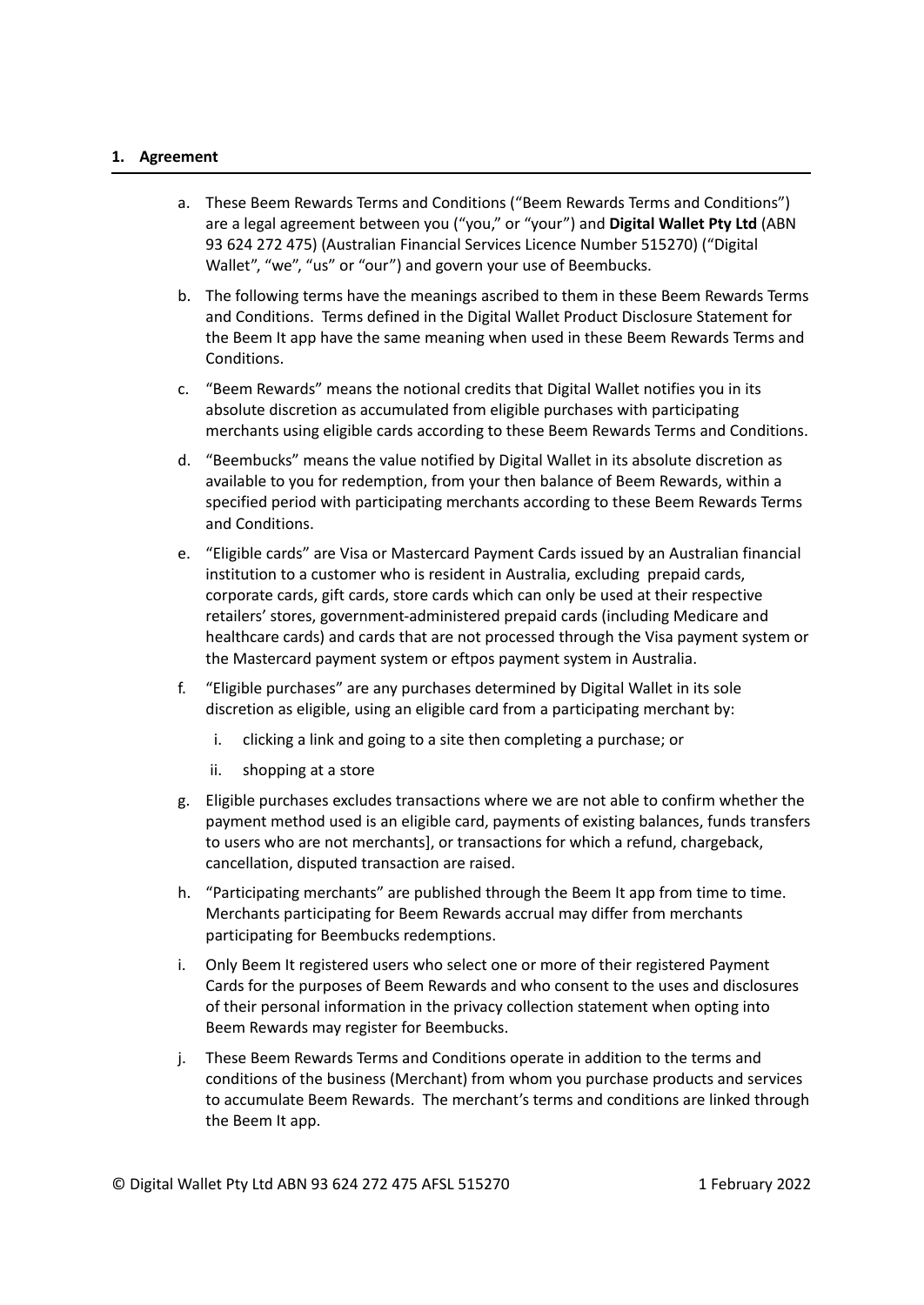- k. Opting in to using Beem Rewards means that you accept the Beem Rewards Terms and Conditions and any Merchant Terms and Conditions published by the Merchant related to Beem Rewards offers. The Beem Rewards Terms and Conditions will be displayed on the screen before you confirm that you opt into Beem Rewards.
- l. Before opting into Beem Rewards, please make sure you read and understand:
	- 1. these Beem Rewards Terms and Conditions; and
	- 2. The Digital Wallet privacy policy and Beem Rewards privacy collection statement which sets out how your personal information and information about your transactions will be used, if you consent by opting into the service.
- m. We remind you that your use of Beem It (including in respect of Beembucks) is governed by the Beem It Product Disclosure Statement and Terms and Conditions (as amended from time to time) which are available [here.](https://www.beemit.com.au/terms)

# **2. Overview, significant benefits and significant risks of Beem Rewards**

- a. Beem Rewards is a loyalty program through which Beem It registered users may accumulate Beem Rewards and receive cashback benefits on redemption of Beembucks.
- b. Beem Rewards is voluntary for user to opt into.
- c. By registering for Beem Rewards, registered users will see cashback offers from participating merchants which users can access via a link or in-store to accumulate Beem Rewards.
- d. If Beembucks are redeemed in accordance with these Beem Rewards Terms and Conditions, users will receive cashback.
- e. If any of the following happens, then users will not receive cashback:
	- i. an online purchase session is interrupted after clicking the link from the Beem It app, then no Beem Rewards will accumulate as the eligible purchase may not complete;
	- ii. Digital Wallet cannot tell from the transaction information received whether the payment method was an eligible card, then no Beem Rewards will accumulate;
	- iii. Cards other than eligible cards are used, no Beem Rewards will accumulate;
	- iv. users return products, seek a refund or chargeback related to an eligible purchase then Beem Rewards will be removed for that eligible purchase;
	- v. a participating merchant does not pay amounts owed to Digital Wallet in connection with an eligible purchase or commission, then no Beem Rewards will apply and no Beembucks will be made available for that eligible purchase;
	- vi. less than AUD\$10 is notified in a user's Beembucks account, then no redemption is permitted;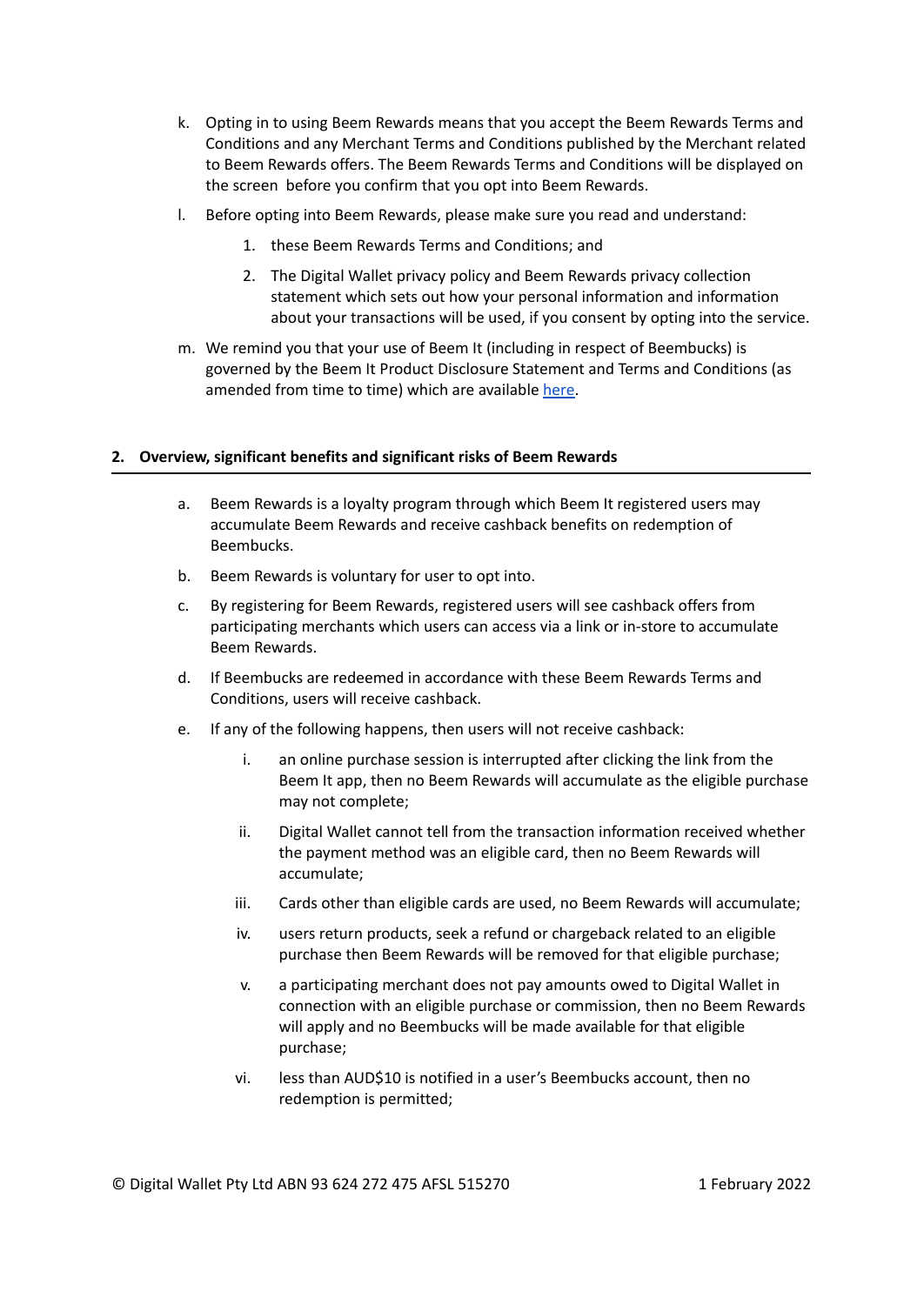- vii. the Beembucks notifed value reaches \$999 for any one user, then no more Beem Rewards will accumulate for that user without the prior express consent of Digital Wallet;
- viii. the Beem Rewards program, Beem Rewards or Beembucks are cancelled before redemption, then any remaining notified value of Beembucks will be forfeited and extinguished.

# **3. Accumulating Beem Rewards and Beembucks**

- a. Digital Wallet is the issuer of Beem Rewards and Beembucks.
- b. Neither Beem Rewards nor Beembucks have any monetary value. The accumulation of Beem Rewards and value assigned to any Beembucks are entirely at Digital Wallet's discretion. A user does not receive any entitlement to a Beembuck or any value notified in relation to the Beembuck until:
	- i. Digital Wallet has notified the user that their Beem Rewards have a value, at which time they are called Beembucks;
	- ii. The user has accumulated more than AUD\$10 in Beembucks notified value; and
	- iii. The user has requested to redeem the Beembucks; and

provided, Digital Wallet has not given notice of the cancellation of the Beem Rewards program or Beembucks prior to that time.

- c. Digital Wallet may cancel the Beem Rewards program, Beem Rewards and Beembucks at any time before Beembucks have been redeemed by the user. The user has no claim against Digital Wallet for the notified value of Beembucks if cancelled before redemption.
- d. Digital Wallet will publish from time to time:
	- i. Participating merchants, noting that the Merchants that are participating for the purposes of allocation of Beem Rewards may be different from the participating merchants for the redemption of Beembucks;
	- ii. The period during which eligible purchases may occur; and
	- iii. The period during which redemptions may occur, which may be different to the period during which eligible purchases may occur.
- e. Digital Wallet will display cashback offers by participating merchants through which users can accumulate Beem Rewards for making eligible purchases.
- f. Digital Wallet, or its service provider, will monitor eligible purchases with participating merchants to determine in its absolute discretion whether Beem Rewards are accumulated. Neither Beem Rewards nor Beembucks arise until Digital Wallet notifies you that they have been made available to you. Note that your Beem Rewards will be reduced by a corresponding number of Beem Rewards if an eligible purchase is refunded, charged back, disputed or the goods returned. Beembucks are not certain until redeemed by you, provided they have not been cancelled before you seek to redeem.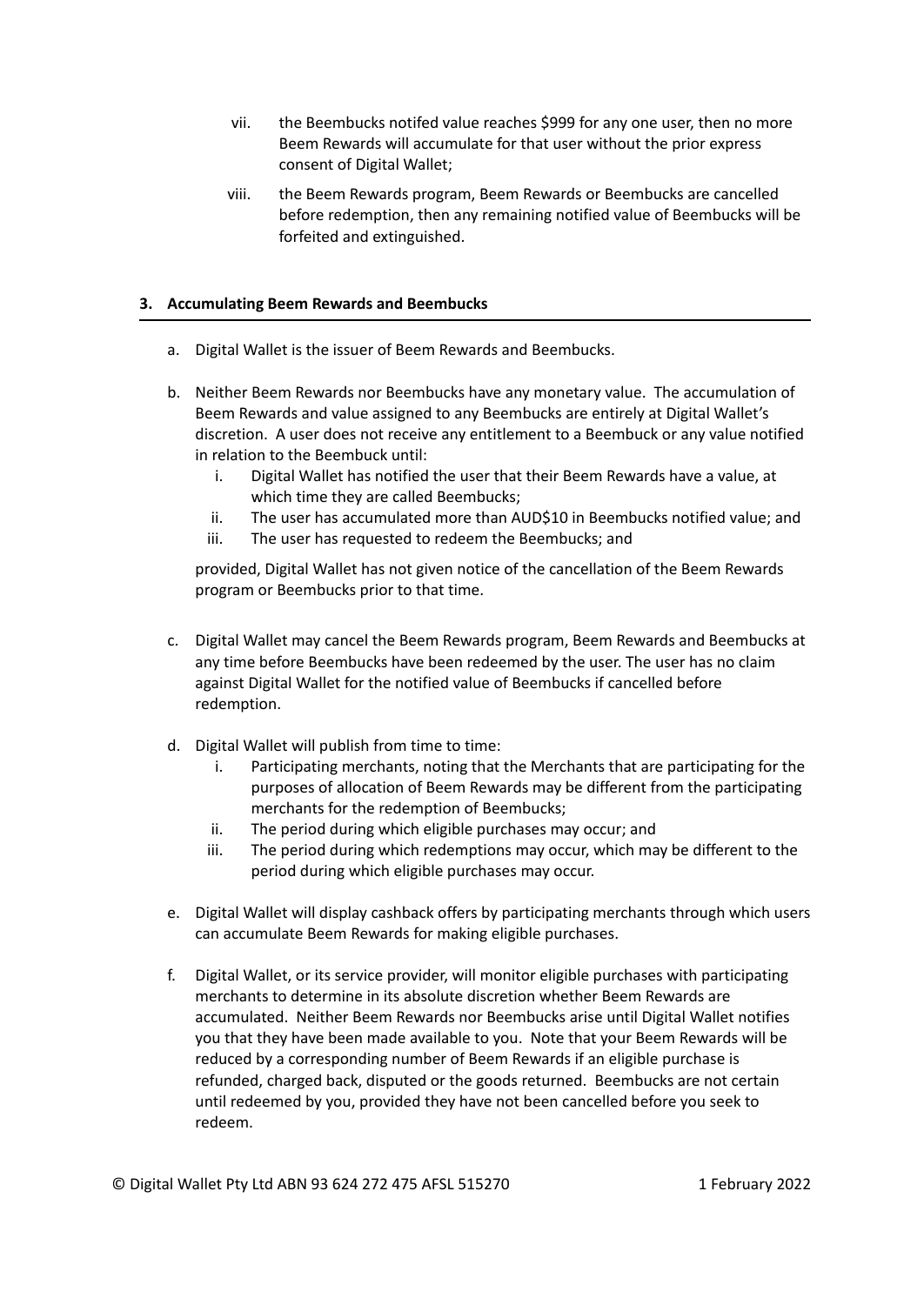- g. Your accumulated Beem Rewards will be displayed in the Beem It app. Digital Wallet's record of the Beem Rewards and Beembucks is the indisputable source of truth for the balance of each. At any time, you may have both a number of Beem Rewards (having no value) and a balance of Beembucks (with assigned value).
- h. If Digital Wallet notifies you have been awarded a value for Beembucks, your Beembucks will only have the value specified when redeemed in accordance with these Beem Rewards Terms and Conditions.
- i. The maximum value of Beembucks that may be notified at any time to any one user is AUD\$999. Once that value is achieved, no further Beembucks can be accumulated without the express prior approval of Digital Wallet.
- j. Beembucks cannot be redeemed if the Beembucks notified value or remaining notified value is less than AUD\$10.
- k. Any Beembucks notified value is forfeited if:
	- i. The user ends its agreement to use the Beem It app;
	- ii. The user becomes inactive;
	- iii. All eligible cards are removed from registration with the Beem It app;
	- iv. Digital Wallet cancels or removes the value of Beembucks; or
	- v. Digital Wallet cancels the Beem Rewards program.
- l. Beem Rewards that you receive as a result of an eligible purchase at a participating merchant will generally be reflected in your Beem Rewards record in your Beem It app within 0-7 Business Days after the eligible purchase. Beem Rewards that you receive as a result of an eligible purchase online will be reflected in your Beem Rewards after the return period for the purchase has expired and generally within 60-90 Business Days after the eligible purchase online is completed. In some cases, it may take longer for Beem Rewards to be reflected in your Beem Rewards record in your Beem It app. For purposes of these Beem Rewards Terms and Conditions, "Business Day" means a day that is not a Saturday, Sunday or public holiday in New South Wales, Australia. Without limiting any of the other conditions of these Terms and Conditions, if we award Beem Rewards or Beembucks to you in error (e.g., we later determine that you did not comply with the terms and conditions of an eligible purchase or if you charge back an eligible purchase), we reserve the right to remove the applicable Beem Rewards or Beembucks from your Beem Rewards record in your Beem It app.
- m. Please be aware that a participating Merchant will determine the terms of its cashback offers. This will generally be specified in the relevant Merchant's Terms and Conditions. If you are unable to find this information, then you should contact the Merchant.
- n. Display of participating merchant lists, offers, discounts and cashback offers at participating merchants is not a recommendation by Digital Wallet of the goods or services of that merchant or of the merchant. Digital Wallet does not warrant the accuracy or completeness of the information provided by participating merchants.

## **4. Redeeming of Beembucks**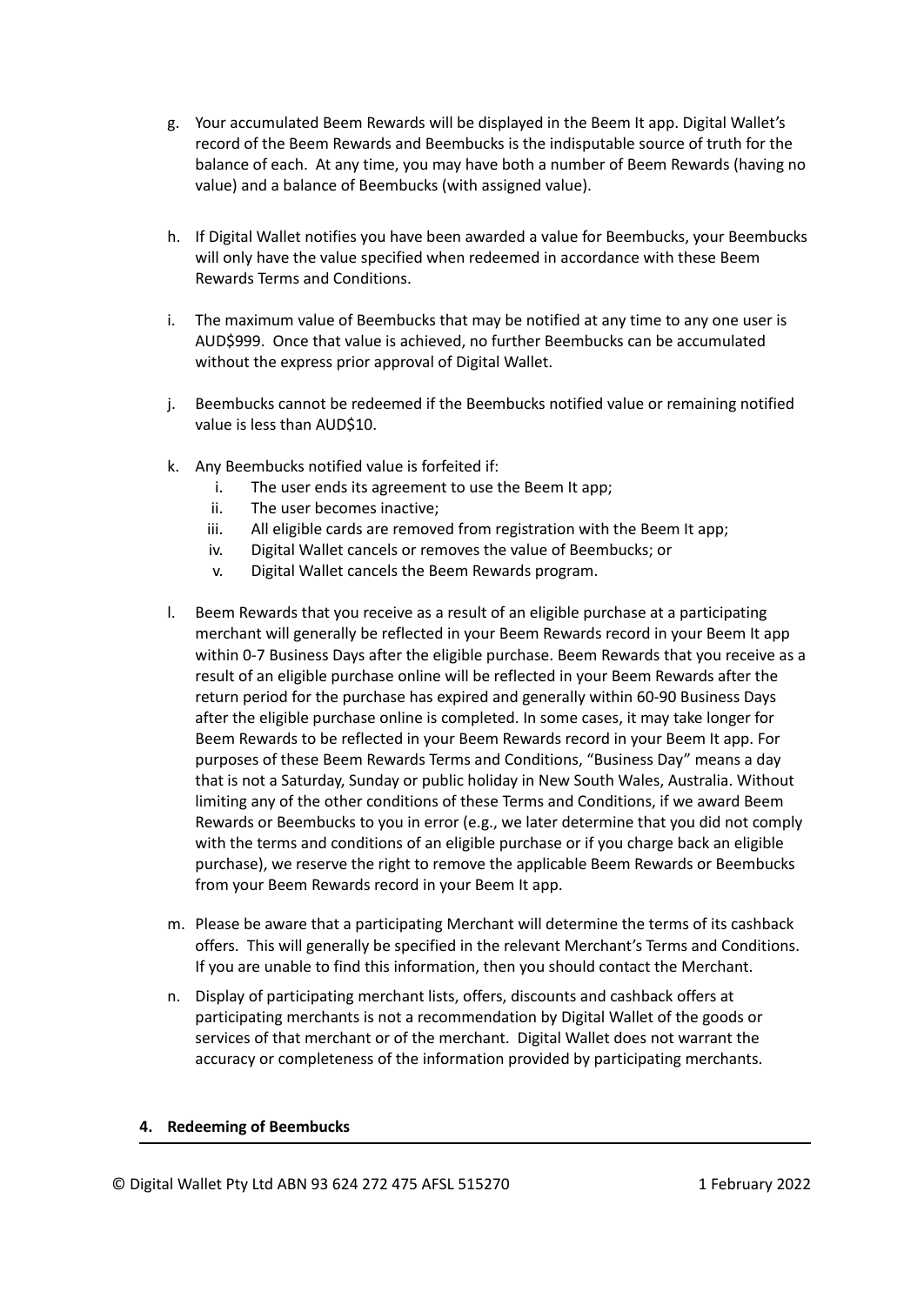- a. Users may register one or more of their cards registered for use in the Beem It app to be eligible for cashback redemption to a debit card using Beembucks.
- b. Digital Wallet is not required to assign value to Beembucks and may do so in its absolute discretion. For example, if a Merchant does not pay any amounts owed to Digital Wallet then no value will be assigned as Beembucks in respect of those purchases. If goods purchased in an eligible purchase are returned or the eligible purchase is refunded, disputed or chargedback, then any Beem Rewards accumulated or Beembuck notified as having value in respect of that purchase will be removed. If the balance of Beembucks in your Beembucks record is less than the amount of Beembucks you received for that eligible transaction, we will offset the applicable notified value of Beembucks from Beembucks you would otherwise be notified of for future eligible purchases until the Beembucks record is trued up.
- c. Digital Wallet may cancel Beembucks value at any time before it is redeemed by the user.
- d. Beembucks can only be redeemed as a credit to your nominated debit card. Funds will be credited within 1 Business Day of being requested to be redeemed.
- e. The available Beembucks notified value will reduce by the amount credited to your debit card through redemption of the Beembucks. Digital Wallet will notify you of your remaining balance of Beembucks through the Beem It app.
- f. By redeeming Beembucks, you authorise us to credit your registered debit card with the value of your redeemed Beembucks. This authorisation will remain in full force and effect until the termination of your Beem Rewards record in your Beem It app or until you otherwise notify us by emailing us at [support@beemit.com.au](mailto:support@beemit.com.au). You must notify us of any change in the debit card to receive redemptions at least 3 Business Days before any such change by emailing us at [support@beemit.com.au](mailto:support@beemit.com.au) or by updating your Beem Rewards record in your Beem It app. If we do not receive notice at least 3 Business Days before any such change, we may attempt, in our sole discretion, to implement such change prior to any credit transaction in redemption of Beembucks. However, we assume no responsibility for our failure to do so. You are solely responsible for verifying the accuracy and completeness of any credits to your redemption debit card. You must notify us of any errors within 15 days of such information being made available to you. If you do not notify us of any errors within such 15 days, you will forfeit the right to contest a transaction, except to the extent such forfeiture is prohibited by applicable law.
- g. Beem Rewards and Beembucks are personal and are not transferrable and Beembucks cannot be redeemable by anyone other than the user to whom they are assigned. Any actual or attempted
	- i. transfer, assignment, sale, gifting, exchange (other than through redemption under these Terms and Conditions), trading, conversion, lease, sublicense, rental or distribution Beem Rewards or Beembucks other than in accordance with these Beem Rewards Terms and Conditions is void and of no effect and may lead to cancellation of your Beem Rewards account.
- h. Any unused balance of Beembucks at the time that Digital Wallet notifies you that the Beembucks program is no longer available or has been cancelled will not be redeemable.
- i. Beembucks are never redeemable from Digital Wallet.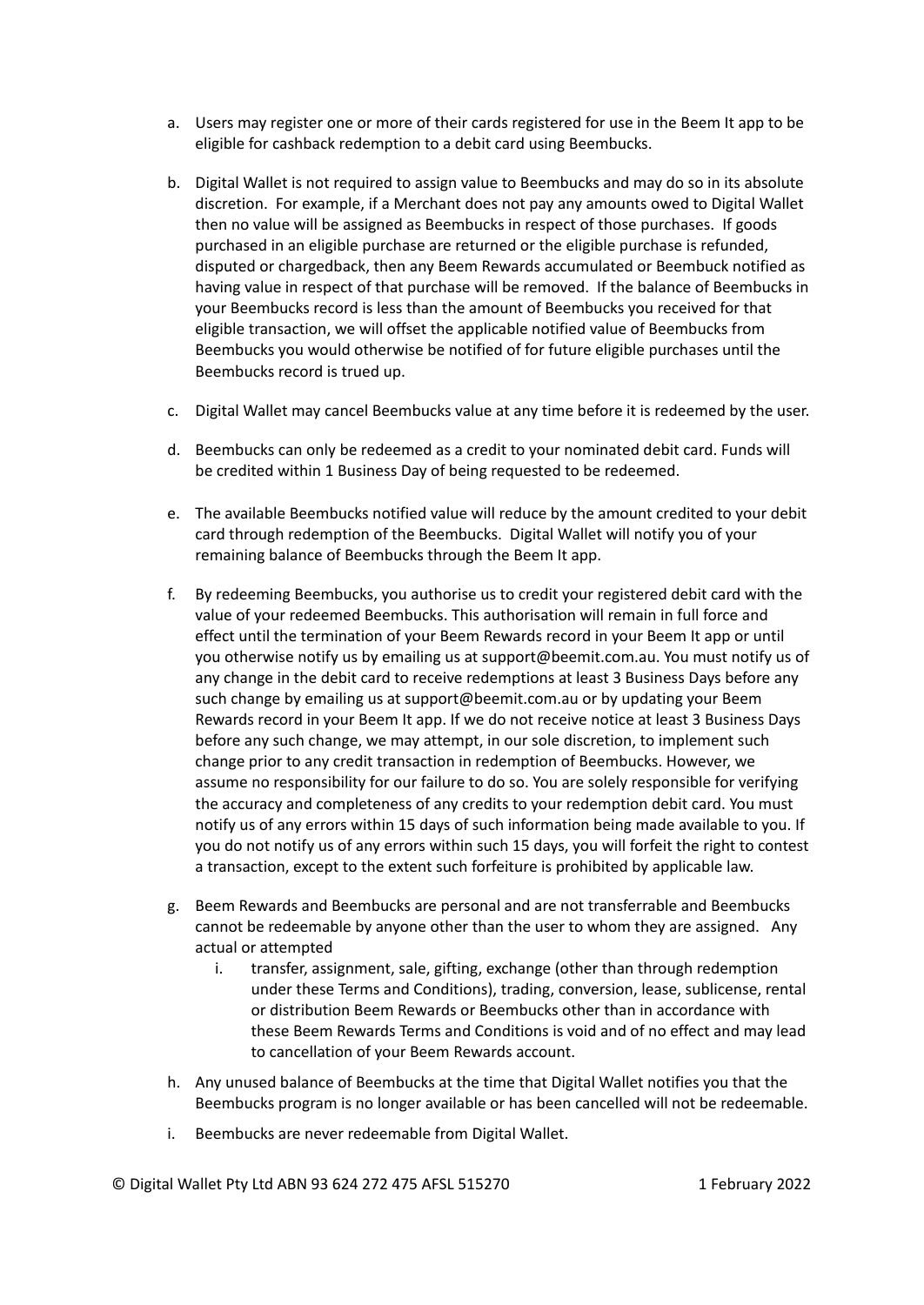- j. Once Digital Wallet has notified a user that Beembucks have been assigned a value, Digital Wallet will hold the assigned value of Beembucks in a separate account. Redemptions are paid for from that separate account. However, on cancellation of the Beem Rewards program or Beembucks, any notified value will be forfeited for use by Digital Wallet in its own discretion.
- k. You receive no intellectual property rights through or in connection with accumulation of Beembucks loyalty point or Beembucks or use of Beembucks.

### **5. Fees, commissions and taxes**

- a. There are no fees charged to users by Digital Wallet for the accumulation of Beem Rewards or the redemption of Beembucks. However, merchants may charge fees and other charges for eligible purchases under the Merchant Terms and Conditions.
- b. Digital Wallet will receive from a Merchant or a Merchant aggregator a commission of between 1 and 3% of the value of eligible purchases. This is in addition to any amount that Digital Wallet receives from the Merchant in respect of an eligible purchase for which Beem Rewards accumulate.
- c. You are responsible for any goods and services taxes or other taxes, levies and imposts that may be applicable to Beem Rewards, Beembucks or the redemption of Beembucks. You authorise us to provide any required information to any tax authority related to your accumulation and redemption of Beem Rewards and Beembucks. We are not responsible for determining whether any goods and services taxes or other taxes, levies and imposts are applicable to Beem Rewards or Beembucks or the redemption of Beembucks nor for collecting, reporting, or remitting taxes arising from your access to or use of the Beem Rewards program, except for our own income taxes. You agree to promptly and fully reimburse and indemnify us for any taxes, penalties, and interest assessed by any taxing authority regarding amounts owed by you in connection with these Beem Rewards Terms and Conditions.

## **6. Liability**

- a. Digital Wallet is not liable for any loss that may occur through the accumulation of Beem Rewards or Beembucks, including through use of the Beem It app in anticipation of accumulating Beem Rewards or Beembucks. Digital Wallet is not party to any transactions for the purchase of goods or services using registered cards with participating merchants. You must resolve all disputes related to the goods or services purchased using Payment Cards registered within the Beem It app with the merchant or seek a charegback of the transactions through your Payment Card issuer.
- b. Digital Wallet does not accept any liability whatsoever in connection with participating merchants, their goods or services or their cashback offers for which Beem Rewards can be accumulated.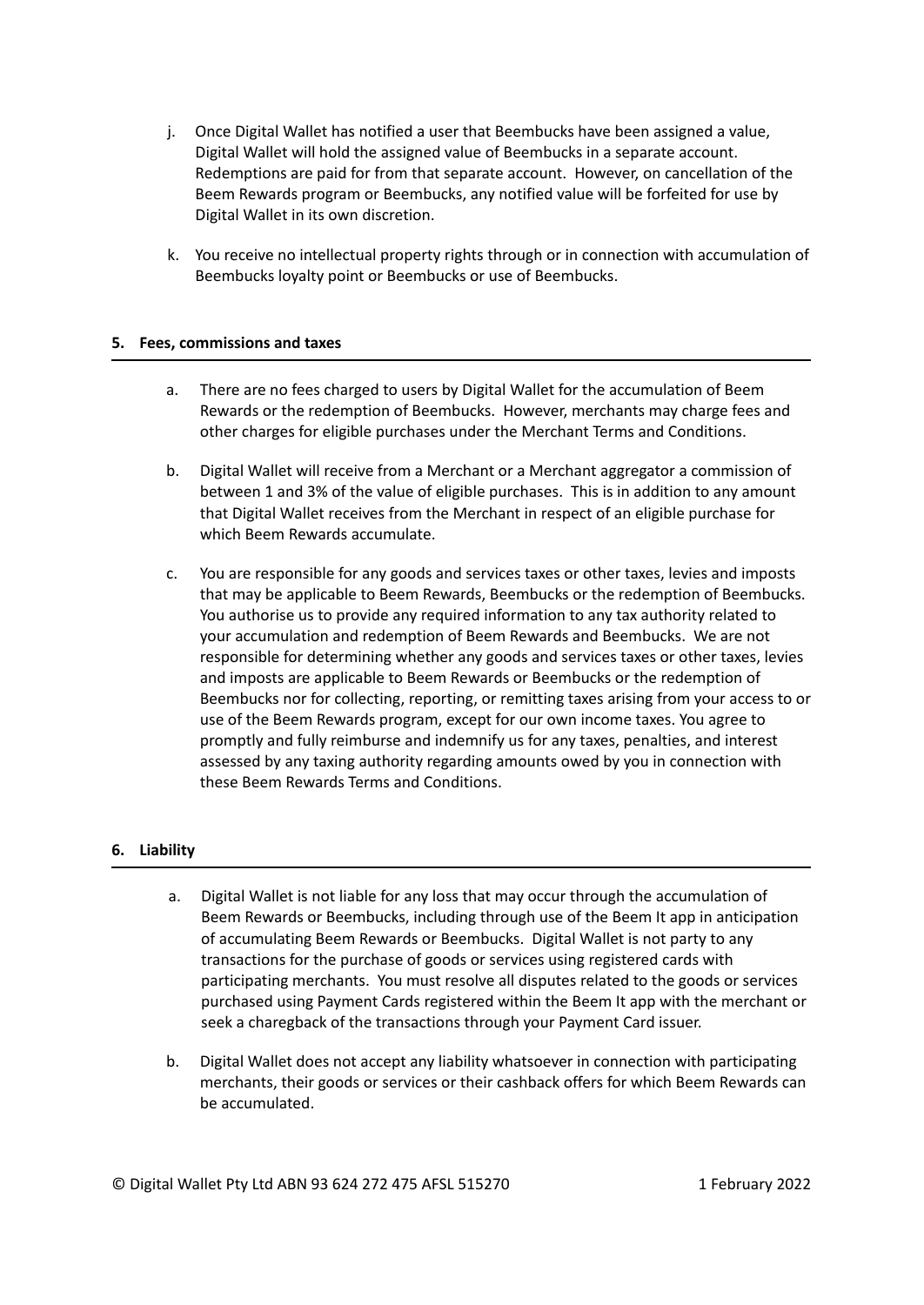- c. For example, Digital Wallet is not liable for any loss that may be incurred in events such as:
	- 1. You make purchases, including eligible purchases with eligible cards from participating merchants in anticipation of accumulating Beem Rewards but the Beem Rewards program ends before you have redeemed Beembucks, whether or not you have been notified of value being assigned to your Beembucks;
	- 2. a link within the Beem It app to a Merchant website is inoperable when attempted to be used;
	- 3. if a participating merchant ceases to be a participating merchant;
	- 4. the availability, quality or fitness for purpose of any goods or services purchased from a merchant..
- d. Digital Wallet is liable if the loss is caused by fraud, negligence, or wilful misconduct of Digital Wallet or its employees or a technical fault of Digital Wallet. In that case and to the extent permitted by law, Digital Wallet's liability is limited to replacing the then remaining balance of notified Beembucks.
- e. If you incur loss as a result of undertaking transactions using Beem It , the rules about liability for unauthorised transactions in section 6 of the Beem It Product Disclosure Statement and Terms and Conditions (available [here](https://www.beemit.com.au/terms), as amended from time to time) will apply.

## **7. Suspension and termination**

- (a) Digital Wallet may, in our sole discretion, suspend, limit, or terminate your Beem Rewards and Beembucks account and your access to and use of Beembucks, including the Beembucks notified value in your Beembucks account, at any time for any reason, with written notice to you, including, but not limited to, if we suspect that your access to or use of Beembucks or the Beem It app violates these Terms or applicable law.
- (b) Digital Wallet may cancel your Beem Rewards and Beembucks account on 7 days' notice, if your Beem It app becomes Inactive. Your account becomes "Inactive" if you do not log in to the Beem It Website or Beem It App and click through to a participating merchant's website at least once in any 12-month period.
- (c) All Beem Rewards and Beembucks held in an Inactive account will expire at midnight (Sydney, Australia, time) on the date that the account becomes Inactive (the "expiry date"). Unless we cancel your account in accordance with clause 16.2(a) of the Digital Wallet Product Disclosure Statement for Beem It app, expiry of Beem Rewards and Beembucks will not terminate your Beem it app account, but the expired Beem Rewards and Beembucks will be immediately and irreversibly cancelled and will not be available to you. Digital Wallet will use reasonable endeavours to provide you with prior written notification of the date on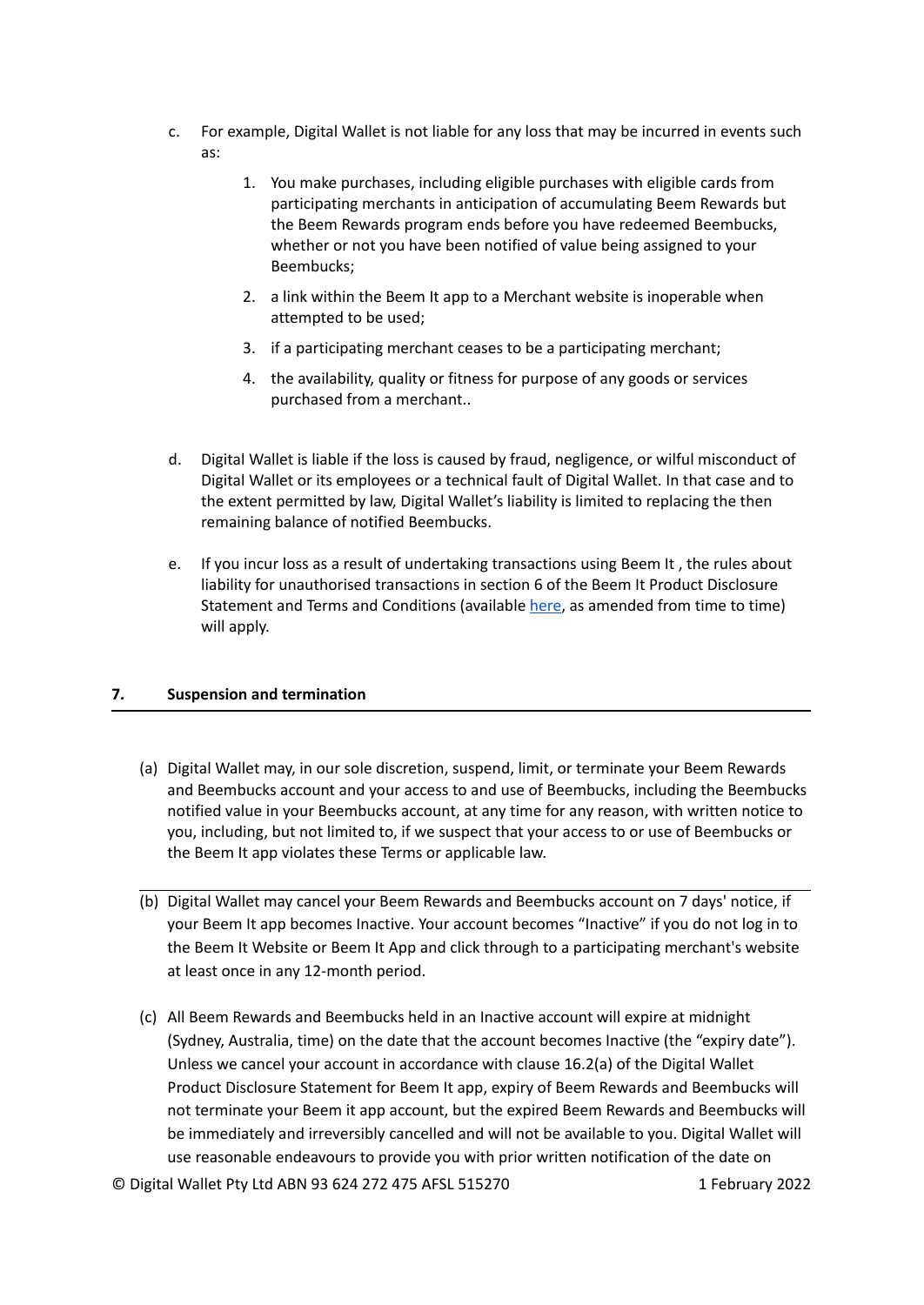which your Beem Rewards and Beembucks will expire.

- (d) You may stop using Beembucks and terminate your Beem Reward and Beembucks account at any time by:
	- a. Emailing us at [support@beemit.com.au](mailto:support@beemit.com.au)
	- b. Going to the "Close my account" section of the website or Beem It app and following the prompts.
- (e) Upon the termination of your Beem Rewards and Beembucks account, you will no longer be entitled to accumulate Beem Rewards or be assigned Beembucks value for your accumulated Beem Rewards and will not be able to redeem your Beembucks. Termination of your Beem Rewards and Beembucks account is final and cannot be reversed.
- (f) Termination of your Beembucks account will extinguish any notified value of Beembucks that are not at that time redeemed.
- (g) Termination of your Beembucks account will not affect your use of the Beem It app. However, termination of your Beem It app will terminate your Beembucks account.
- (h) Provisions of these Beem Rewards Terms and Conditions that, by their nature, should survive termination of your Beembucks account and your access to and use of Beembucks will survive such termination

## **8. Making a complaint**

We try to get things right the first time, but if we do not, we will do what we can to fix it. You can fix most problems or make a complaint simply by emailing us at [support@beemit.com.au.](mailto:support@beemit.com.au) We will:

- a. keep a record of your complaint;
- b. give you a reference number and a staff member's name and contact details so you can follow up with them if needed;
- c. respond to the complaint within 21 days, or tell you if we need more time to complete our investigation;
- d. give our final response within 30 days; and
- e. if we cannot complete our investigation within 30 days, we will let you know why.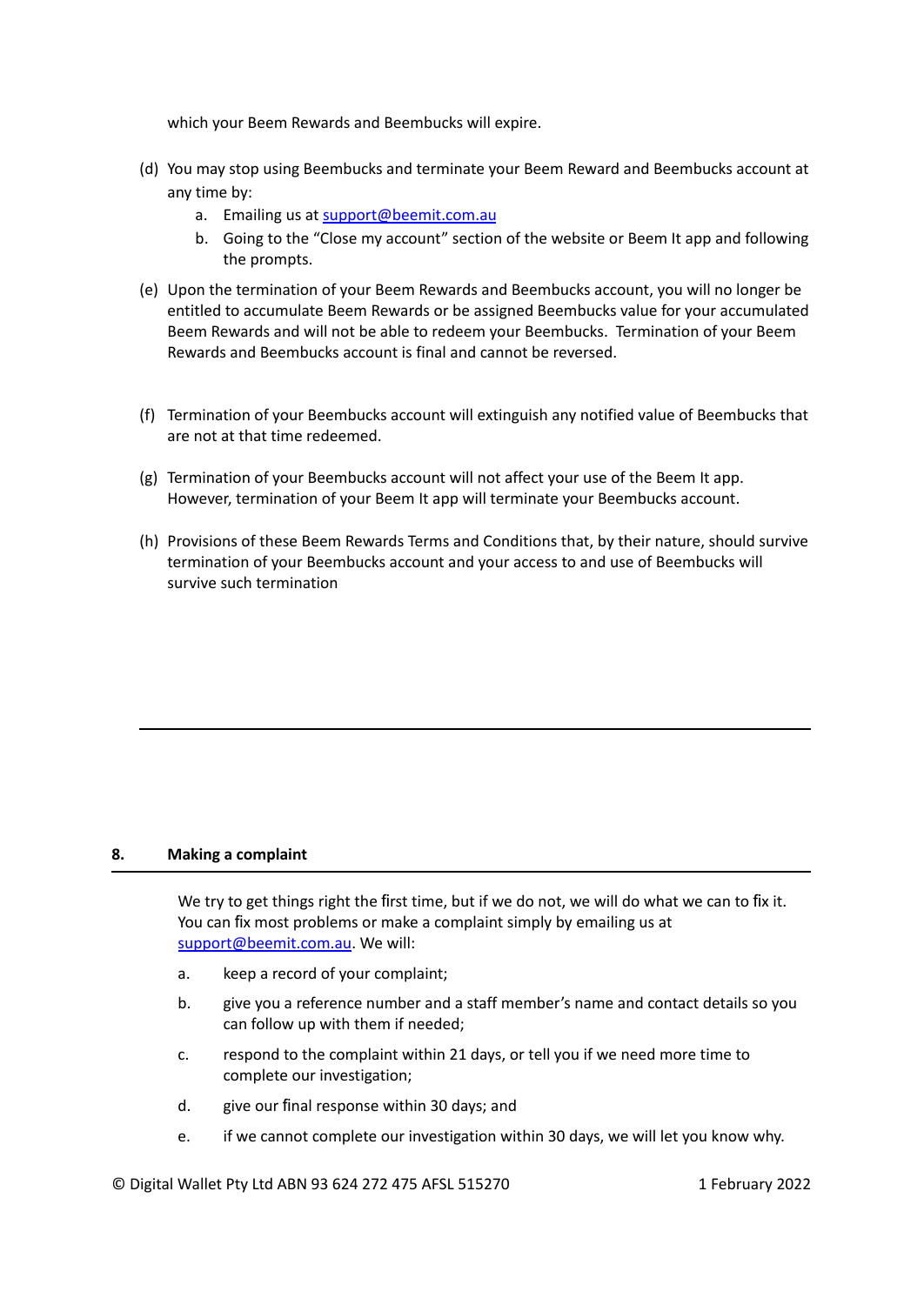If you are not happy with how we handled your complaint, you can contact the Australian Financial Complaints Authority, a free and independent dispute resolution service:

Australian Financial Complaints Authority

GPO Box 3 Melbourne Vic 3001

Phone: 1800 931 678 or visit [www.afca.org.au](http://www.afca.org.au)

## **9. Governing law and jurisdiction**

These Beem Rewards Terms and Conditions are governed by the laws of New South Wales, Australia. You and we submit to the non-exclusive jurisdiction of the courts of New South Wales.

## **10. Changes to these** Beem Rewards **Terms and Conditions**

- a. We may:
- 1. change these Beem Rewards Terms and Conditions at any time where the change will only relate to future transactions or the future use and operation of Beembucks; or
- 2. change the eligible purchases, participating Merchants, accumulation period or redemption period
- 3. cease to offer Beem Rewards or Beembucks; or
- 4. cancel or remove the Beem Rewards program, Beem Rewards or Beembucks at any time on notice.
- b. We will give you at least 30 days' notice if a change introduces or increases fees, if we plan to cease to offer Beem Rewards in the future or if a change is otherwise unfavourable to you. Otherwise, notice may be given on the day of change.
- c. We will notify you of a change by electronic notice to you via your device or the App Store if you are using iOS or the Google Play Store if you are using an Android device and display the updated Beem Rewards Terms and Conditions in Beem It at the time of a new eligible purchase. We may require you to confirm your acceptance of the change before we allow you to continue using Beem It.
- d. Your continued use of Beem It as it relates to Beem Rewards or Beembucks after any such change will be taken to be an acceptance of such change.
- e. If we make a change that you are not happy with, you should cease using Beem Rewards pr Beembucks.

# **11. Contact us**

To ask a question, give feedback, make a complaint or if you suspect unauthorised use of Beem It, please email Digital Wallet at **[support@beemit.com.au](mailto:support@beemit.com.au)**.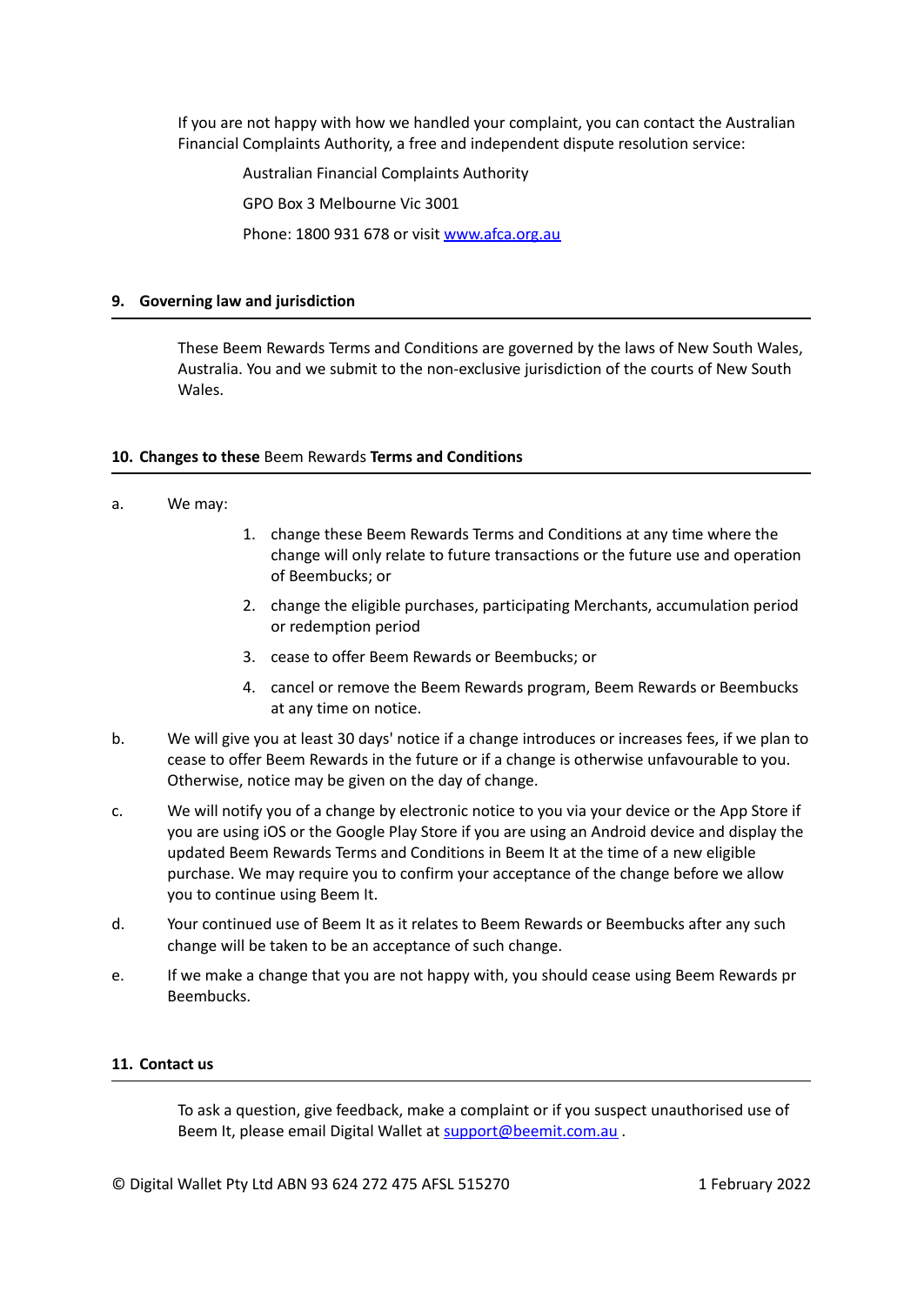# **Privacy collection statement – Beem Rewards (as at 24 November 2021)**

**Digital Wallet Pty Ltd** (ABN 93 624 272 475) (Australian Financial Services Licence Number 515270) of Level 11, 45 Clarence Street, Sydney, New South Wales takes the privacy of your personal information seriously. Digital Wallet is bound by the Privacy Act 1988 (C'th).

By opting into Beem Rewards, you are consenting to Digital Wallet collecting, using, storing and disclosing your personal information referred to in this statement as set out in this statement, the Digital Wallet Privacy Policy available [here,](https://beemit.com.au/privacy) as permitted under the Privacy Act.

# **What information does Digital Wallet collect and how?**

To register you for Beem Rewards, Digital Wallet collects the following information about you:

- *From your Beem It app records* your name, Beem It user ID, gender, date of birth, email, phone number, registered Payment Cards that you select for registration for Beem Rewards. Some of this information is required for us to comply with know your customer and ongoing customer due diligence purposes where required under the Anti-Money Laundering and Counter Terrorism Financing Act 2006 (C'th);
- *From your eligible purchase transaction records* the names, locations and merchant categories of merchants you have purchased from, the details of the purchase transaction, including Payment Card details, what was purchased;
- *From eftpos* Where your payment card network is eftpos Payments Australia Limited (which owns Digital Wallet), if your consent, Digital Wallet collects your transaction details from eftpos to enable your card-linked offer(s) and target offers to be more relevant to you;
- *From our own assessment of the above information* your interests.

## **Why Digital Wallet collects personal information and how Digital Wallet may use it**

Digital Wallet collects personal information about you and retains it in a record to:

- analyse your purchases using the Beem It app to surface participating merchant offers that may be of interest to you;
- to improve and develop our products and services;
- to create, for internal use. and provide to customers aggregated deidentified merchant category, demographic and behavioural insights; and
- if you expressly consent below, match that information with transaction information within the eftpos Payment System to do any of the above.

## **Does Digital Wallet disclose your personal information?**

Yes. Digital Wallet will disclose on a confidential basis:

- your eligible card in encrypted format, your email address, Beem It user ID, gender, name and interests determined through data analysis and your eligible purchase transaction data to our service provider in Australia to monitor eligible purchases and refunds, returns, disputes and chargebacks related to them for Beem Rewards and Beembucks record keeping under an agreement that requires compliance by them with the Privacy Act;
- your eligible purchase information to:
	- o the relevant participating merchants for Beem Rewards payments and commission payments related to eligible purchases;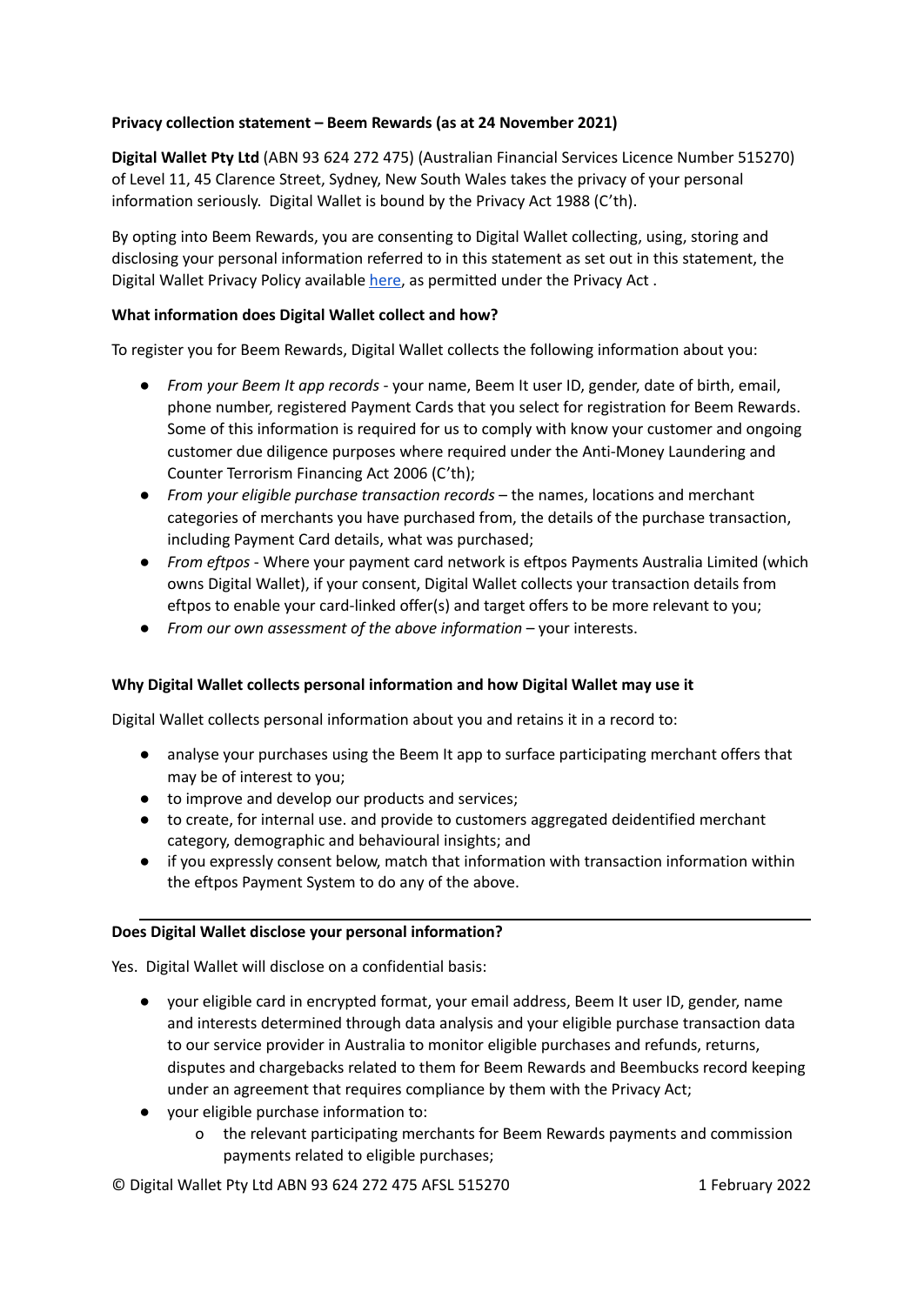- o participants in the payment chain (such as our bank and card payment systems) for transaction processing and regulatory compliance purposes;
- your eligible card and your eligible purchase information in a deidentified format to an Australian based mutual service provider of each of Digital Wallet and its parent company, eftpos Payments Australia Limited ABN 37 136 180 366, to:
	- o aggregate and analyse transaction data related to merchant categories;
	- o determine which merchant offers may be of interest to people in your demographic;
	- o help improve Digital Wallet and eftpos products and services;
	- o create and provide to Digital Wallet merchant category, demographic and behavioural insights;
- Your eligible card in encrypted format to the relevant card payment systems for processing of payments, disputes, chargebacks and refunds and otherwise administering their payment systems and loyalty services;
- your personal information and other information referred to in this statement:
	- where we are required or authorised to do so by law, including in response to a lawful request by any person, organisation, government, regulatory body or enforcement agency;
	- o where it is necessary in order to investigate an unlawful activity; and
	- o where it is necessary to prevent a serious and imminent threat to a person's life, health or safety, or to public health or safety.

Digital Wallet may also disclose aggregated information, including your de-identified transaction information on an aggregated basis, to our service providers (located in Australia) for our internal business purposes, including research, trend analysis and future product design.

## **Trans-Border Data flow**

It is possible that we may engage overseas service providers in future. If we do, we will notify you if we propose to share your personal information will them. Those service providers may not otherwise be subject to foreign laws that provide the same level of protection of information as in Australia or may not be subject to any privacy obligations. Overseas entities may be required or compelled to disclose your personal information to a third party such as an overseas authority. You may not be able to seek redress in the overseas jurisdiction against the overseas entity. If we ask and you consent to us disclosing your personal information to an overseas entity and that overseas entity breaches the Australian Privacy Principles, we will not be accountable for that breach under the Privacy Act and you will not be able to seek redress in respect of that breach under the Privacy Act. Therefore, if we transfer or provide access to your personal information to a recipient outside Australia, we will contractually impose, and review compliance with, obligations on that recipient to comply with the Privacy Act 1988 (C'th) and include provisions designed to give at least the same level of protection for your personal information as we provide.

## **Access to your personal information**

# You can:

- (a) seek access to your personal information;
- (b) request your personal information be amended, if it is inaccurate, incomplete or not up to date; or
- (c) raise a complaint about our handling of your personal information,